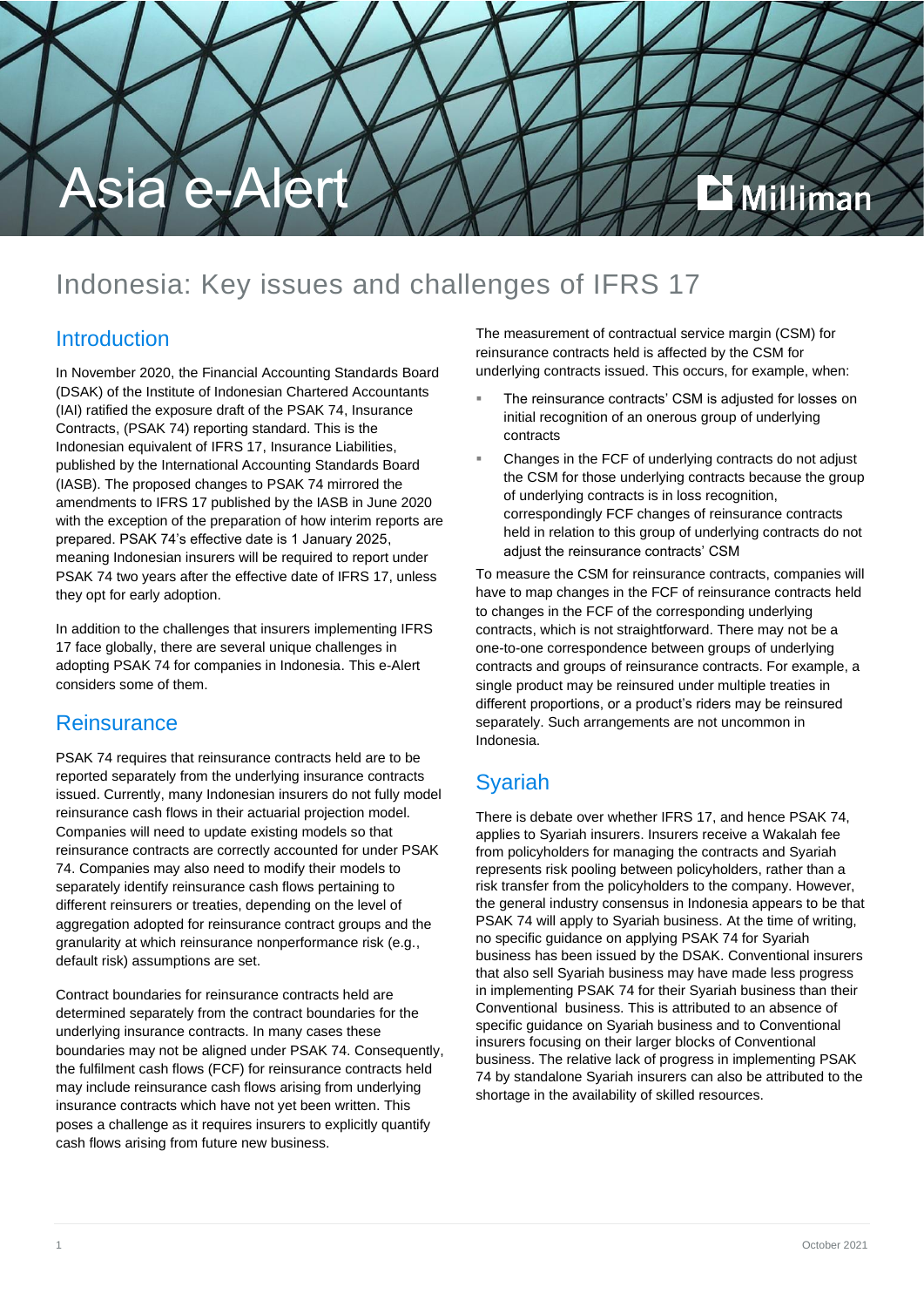### Syariah spin-offs

In Indonesia, more Syariah "windows" (i.e., the Syariah business units of conventional insurance companies) exist than standalone Syariah insurers. Conventional insurers have been mandated to either "spin-off" their Syariah window into a standalone Syariah entity or transfer their portfolio to another standalone Syariah insurer by 17 October 2024. The deadline to spin-off or exit the market is less than three months before the effective date of PSAK 74. Whether to prepare for implementing PSAK 74 before spin-off presents an additional consideration for companies.

- Companies intending to spin-off their Syariah window would most likely want to prepare to implement PSAK 74, because the PSAK 74 reporting requirement will also apply to the spun-off entity. There would likely be substantial time and cost savings for progressing the implementation while being part of the conventional company.
- However, for companies that choose to not spin-off their Syariah window (but instead transfer the portfolio to another insurer), it is not as straightforward a decision. On one hand, it makes sense not to invest time and resources in implementing PSAK 74 given the intention for the portfolio to no longer be on the insurers' books on the effective date of PSAK 74. However, these companies face the risk of noncompliance should the planned exit fail to materialise before the effective date of PSAK 74, or if the deadline to spin off is extended.

Retrospective application of PSAK 74 is not required before the transition date so the calculations for business spun-off and transferred as part of a portfolio transfer will be simpler. Depending on the length of time between the formation of the spin-off company and the PSAK 74 effective date, this can make PSAK 74 application closer to a fair value transition approach.

#### Profitability and mutualisation

Surplus generated from Syariah operations is shared between participants and operators. Cross-subsidisation results in individual participants affecting the payments received by other participants sharing in the same fund, and the profitability to the operator for individual contracts cannot be determined without first considering the profitability of the fund in aggregate. As most Syariah companies' models only project surplus arising on a seriatim basis, further model enhancements may be required to determine the overall profitability at a fund level, particularly if different surplus distribution rules exist for different product groups or if a Qard (an interest-free loan from the shareholders' fund) exists.

In addition, due to the annual cohort requirement, contracts that are managed under the same Syariah fund may fall under different cohorts. PSAK 74 requires an adjustment to the contract liabilities to reflect the extent of cross-subsidies

provided to, or received from, other contracts (also known as mutualisation). For these contracts, an adjustment is required to the FCF to exclude the effects of mutualisation. The FCF should include the cross-subsidy made when a contract is cross-subsidising other contracts but exclude the cross-subsidy if the contract is being cross-subsidised.

The concept of mutualisation can be understood through the following example:

| Participant | <b>Share of Surplus</b><br>Arising (IDR m) | <b>Actual Surplus</b><br>Distribution (IDR m) | Mutualisation<br>Adjustment<br>(IDR m) |
|-------------|--------------------------------------------|-----------------------------------------------|----------------------------------------|
| A           | (100)                                      | 50                                            | (150)                                  |
| B           | 200                                        | 50                                            | 150                                    |
| Total       | 100                                        | 100                                           | 0                                      |

Two participants, A and B, share the same pool of underlying assets. If A contributes IDR -100 million to the overall surplus, while B contributes IDR 200 million to the overall surplus, the total surplus arising to the pool of underlying assets is IDR 100 million. However, if due to the surplus distribution methodology both participants, A and B, receive an equal share of surplus arising at fund level, A would receive IDR 50 million in distributions, which is IDR 150 million above its share of surplus arising, and conversely participant B's share of IDR 50 million is IDR 150 million below its share of surplus arising. This is the effect of mutualisation, which would be removed under PSAK 74.

The FCF and profitability of the group of contracts managed under the same fund as a whole are not expected to change from the mutualisation adjustments, as profits are redistributed between cohorts within the group. The purpose of mutualisation is to accurately reflect the contribution of each cohort to the profitability of all cohorts managed within the same fund as a whole. For example, if a cohort which is crosssubsidising other cohorts does not have the subsidy included in its FCF, it would be artificially profitable at inception because amounts payable to other cohorts from the surplus generated from this cohort would not have been recognised; conversely a cohort receiving a subsidy would be artificially unprofitable. This has implications on the timing of recognition for PSAK 74 profits, as expected positive profits are spread out over the duration of a cohort while expected losses are capitalised immediately at inception.

To determine this mutualisation adjustment, the contract's share of the pool of underlying items will need to be determined. This might be challenging for Syariah business, as most Syariah companies in Indonesia do not calculate asset shares for their contracts. In practice, the surplus distribution is determined at a portfolio level, while the mutualisation adjustment is calculated at a contract or cohort level.